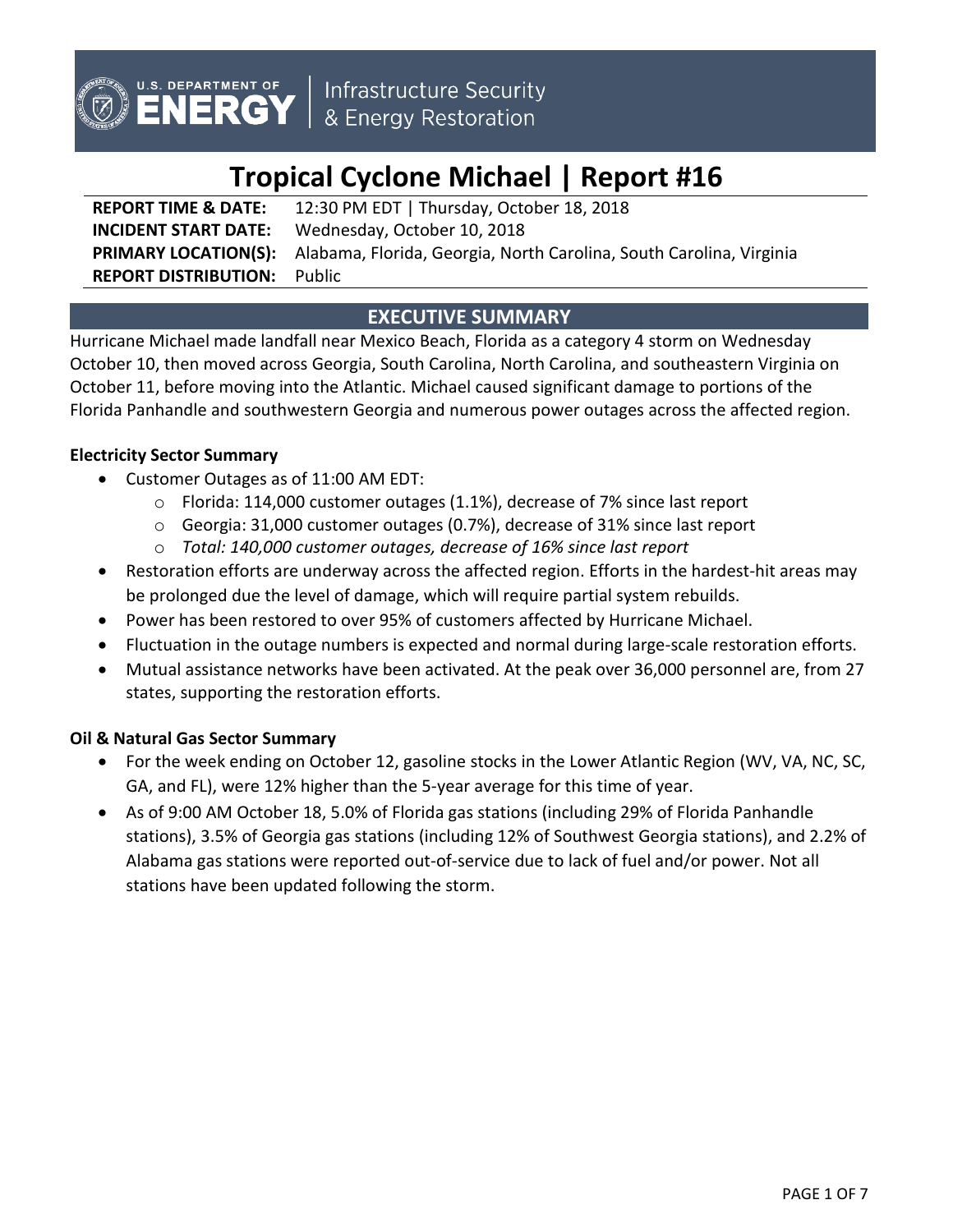# **ELECTRICITY SECTOR**

## **POWER OUTAGES**

**Outage Map (as of 12:00 PM EDT)**  $\varphi$ <sup>o</sup> Greenville Columbia PÏ SOUTH co CAR OLINA 3 acksonville Gulf of Mexico **Aiami**  $\sim$ 

| ELECTRICITY OUTAGES AS OF 11:00 AM EDT 10/18/2018 |                          |                                   |                         |  |
|---------------------------------------------------|--------------------------|-----------------------------------|-------------------------|--|
| <b>Impacted State</b>                             | Current                  | <b>Percent of Total Customers</b> | 24-Hour Peak            |  |
|                                                   | <b>Customers Outages</b> | in State without Power            | <b>Customer Outages</b> |  |
| Florida                                           | 114,000                  | 1.12%                             | 122,000                 |  |
| Georgia                                           | 31,000<br>0.66%          |                                   | 45,000                  |  |
| Total                                             | 145,000                  | -                                 |                         |  |

*\*There is no sum of the Peak Customer Outage column because peaks for individual utilities occur at different times; a total would not reflect peak outages.*

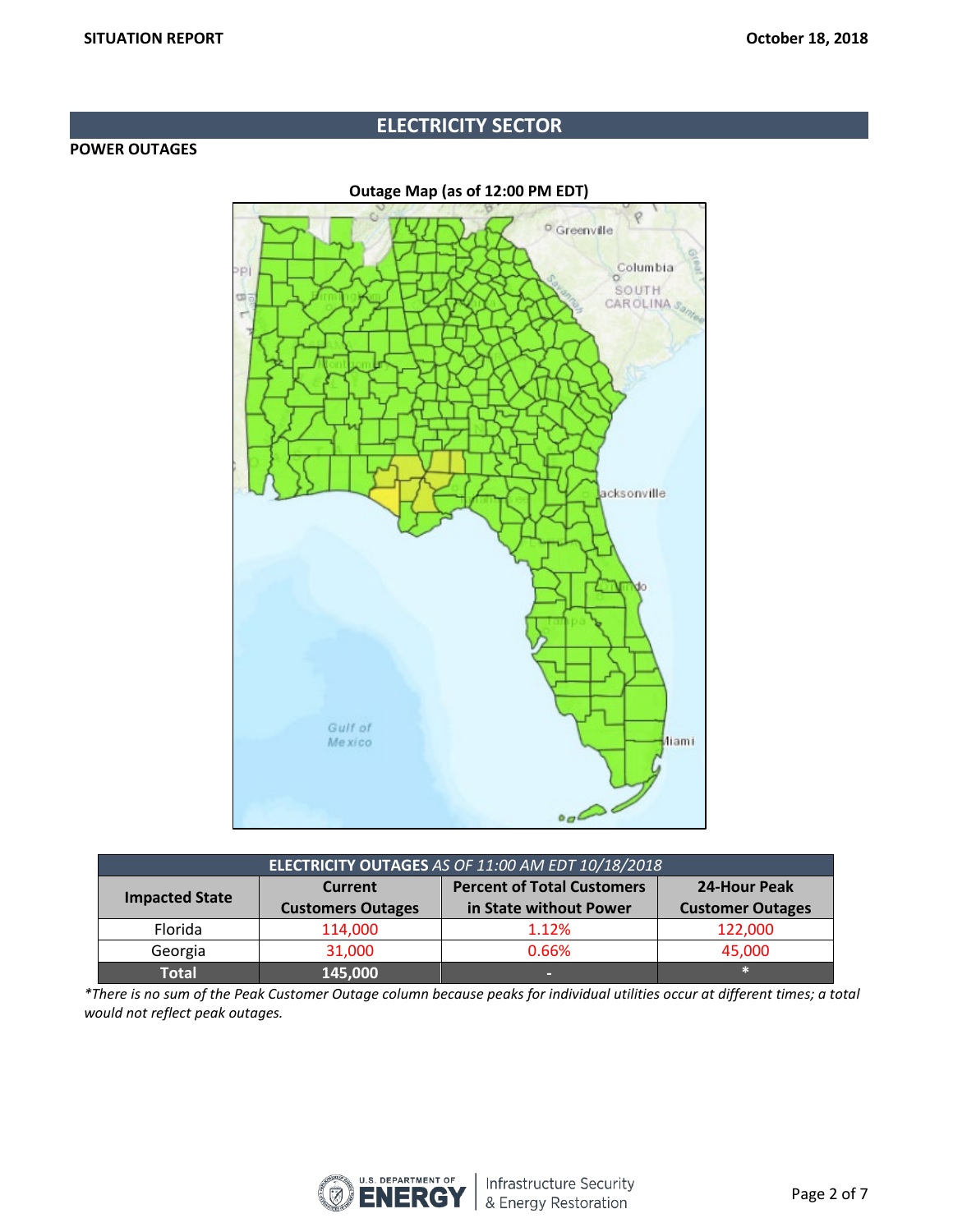## **ELECTRICITY IMPACTS & RESTORATION EFFORTS**

- Crews in the impacted area continue to perform damage assessments and restorations. Some restorations in the hardest hit areas may be prolonged due to the extent of damage.
- The electric industry has mobilized over 36,000 personnel, including utility crews, contractors, and mutual assistance workers from 27 states to support the restoration efforts.
- Fluctuation in the outage numbers is expected and normal during large-scale restoration efforts.

## *Florida*

| 114,000 Customer Outages | $\downarrow$ 7% since Oct 17, 11:00 AM EDT | <b>122,000</b> 24-hr Peak Outages |
|--------------------------|--------------------------------------------|-----------------------------------|
|                          |                                            |                                   |

## • **Significantly Impacted Utilities**

- o Gulf Power (Southern Company): 49,358 Customer Outages
- o Talquin Electric Coop: 10,820 Customer Outages
- o Duke Energy Florida: 1,056 Customer Outages

## *Georgia*

| <b>31,000 Customer Outages</b>          | $\downarrow$ 31% since Oct 16, 3:00 PM EDT | <b>45,000 24-hr Peak Outages</b> |  |  |
|-----------------------------------------|--------------------------------------------|----------------------------------|--|--|
| <b>Significantly Impacted Utilities</b> |                                            |                                  |  |  |
|                                         | Mitchell EMC: 10,224 Customer Outages      |                                  |  |  |

- o Grady EMC: 4,078 Customer Outages
- o Georgia Power: 412 Customer Outages

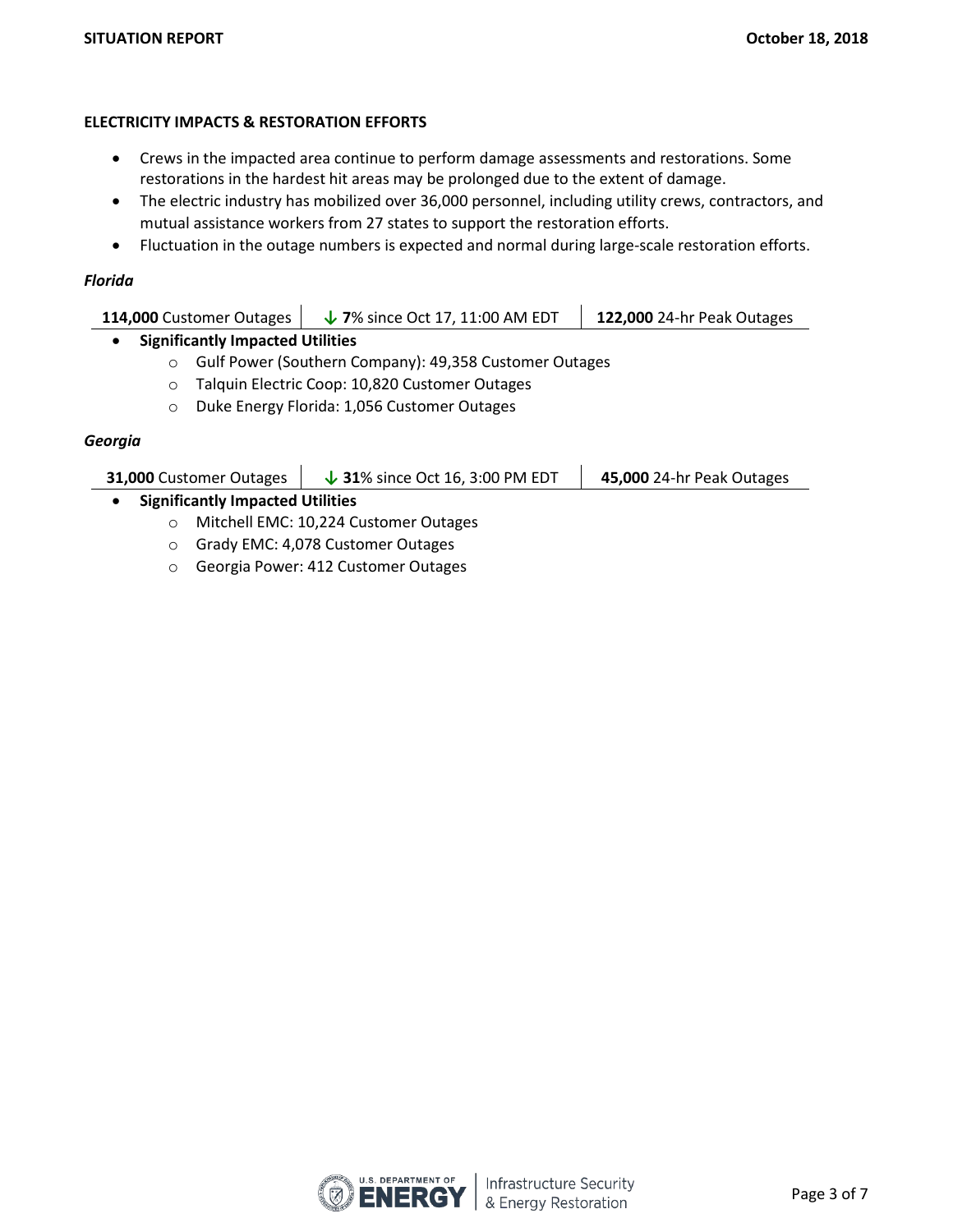## **PETROLEUM SECTOR**

## **PETROLEUM SECTOR OVERVIEW**

The map below highlights the petroleum fuels supply chain in the area threatened by Hurricane Michael.



## **OFFSHORE PRODUCTION AND OIL & GAS PLATFORMS**

• As of 12:30 PM EDT, October 15, 198,622 b/d (11.7%) of the oil production and 168 MMcf/d (6.6%) of the natural gas production in the federally administered areas of the U.S. Gulf of Mexico are shut-in, according to estimates by the Bureau of Safety and Environmental Enforcement (BSEE).

| <b>U.S. Gulf of Mexico Oil &amp; Gas Production Status</b><br>as of 12:30 PM EDT 10/16/2018 |                  |                    |  |
|---------------------------------------------------------------------------------------------|------------------|--------------------|--|
| <b>Production</b>                                                                           | <b>Pre-Event</b> | Shut-In<br>(10/16) |  |
| Crude Oil (b/d)                                                                             | 1,700,000        | 130,138            |  |
| Natural Gas (MMcf/d)                                                                        | 2,560            | 90                 |  |
| <b>Infrastructure</b>                                                                       | <b>Pre-Event</b> | <b>Evacuated</b>   |  |
|                                                                                             | Count            | (10/16)            |  |
| <b>Manned Platforms</b>                                                                     | 687              |                    |  |
| Rigs                                                                                        | 37               |                    |  |

Source: BSEE

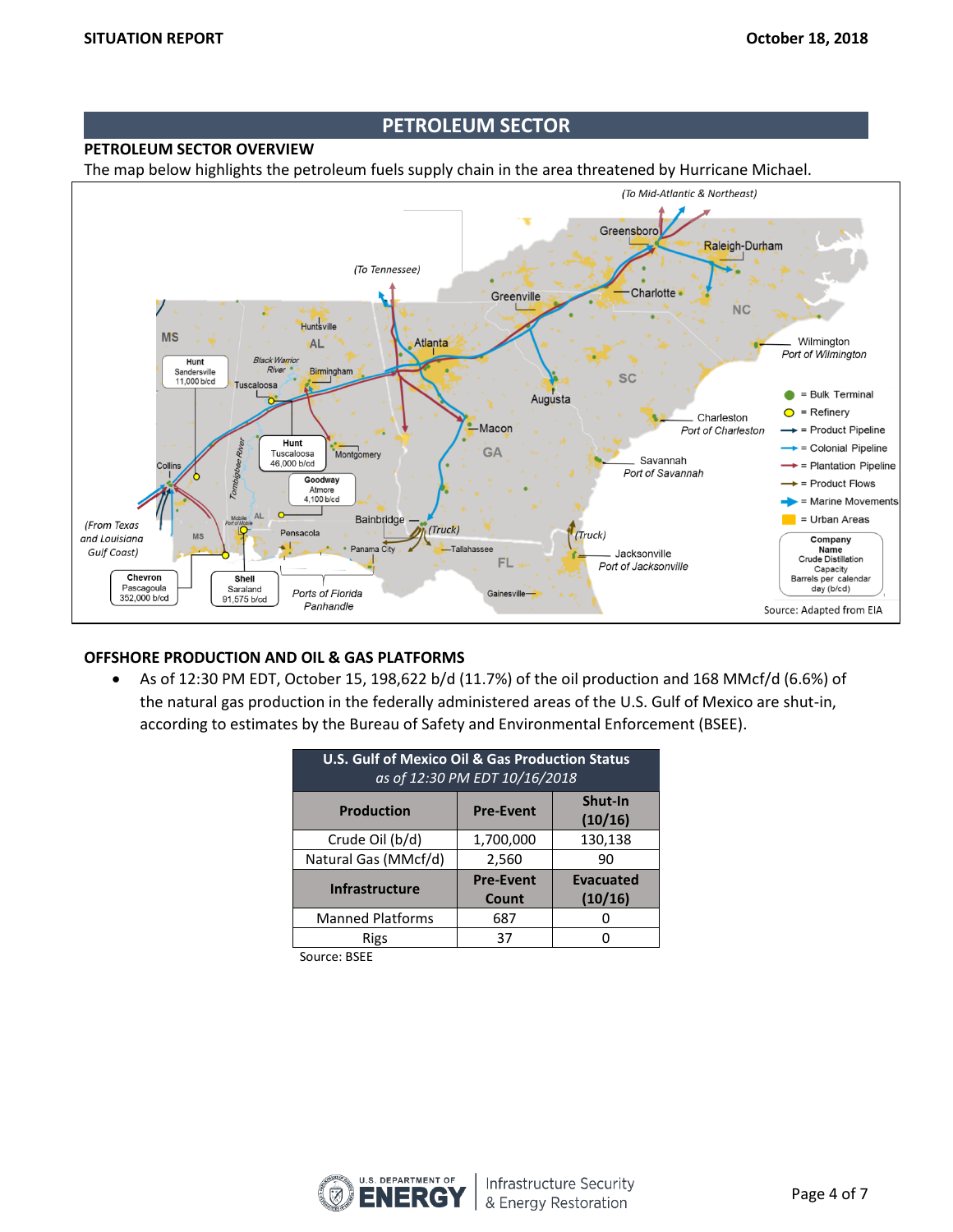#### **PORTS**

• All ports in the Southeast have fully reopened except for Panama City, which is open with restrictions (daylight operations only) as of Oct. 12. The Port of Panama City has reported significant damage but is expected to reopen by Oct. 27. The Port has commercial power.

## **FUEL STOCKS**

- For the week ending on October 12, the Lower Atlantic Region (WV, VA, NC, SC, GA, and FL) had 28.6 million barrels of total gasoline stocks, according to the Energy Information Administration (EIA). This is 12% higher than the 5-year average for this time of year. For the week ending on October 12, the Lower Atlantic Region had 12.1 million barrels of total distillate stocks, according to EIA. This is just less than the 5-year average for this time of year.
- Florida Department of Emergency Management (FDEM) is monitoring statewide fuel stocks and retail fuel supplies; no reported supply shortages, distribution issues, or retail fuel shortage reported as of October 9.

#### **RETAIL FUEL STATIONS**

• As of 9:00 AM October 18, 5.0% of Florida gas stations (including 29% of Florida Panhandle stations), 3.5% of Georgia gas stations (including 12% of Southwest Georgia stations), and 2.2% of Alabama gas stations were reported out-of-service were reported out-of-service due to lack of fuel, lack of power, or both, according to GasBuddy.com.

Disclaimer: **Data may not be current**. 89% of stations in Pensacola, 84% in Panama City, 84% in Tallahassee, 37% in Thomasville, 36% in Albany, and 60% in Dothan have updated status since 10/09/18.

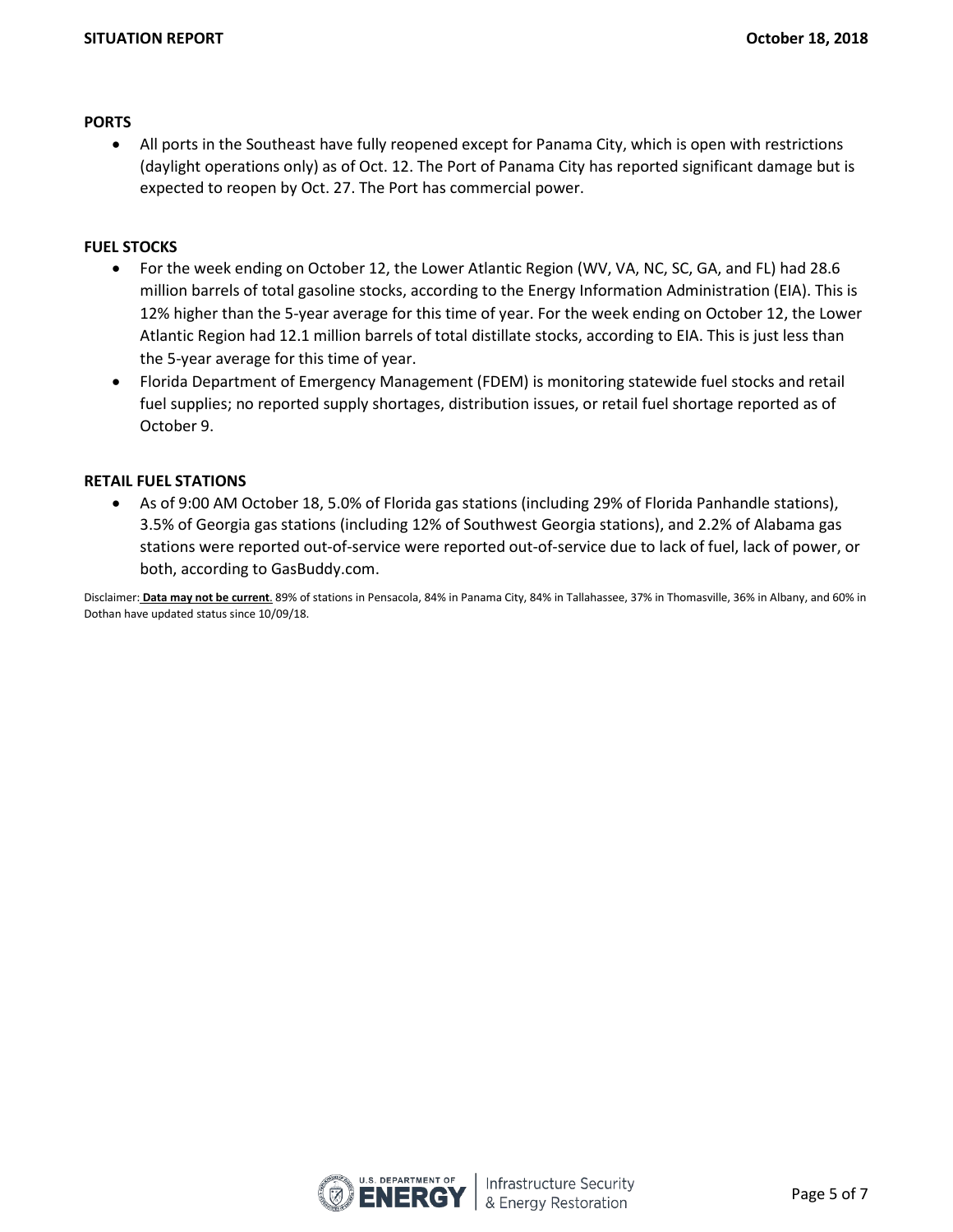## **EMERGENCY DECLARATIONS & WAIVERS**

## **EMERGENCY DECLARATIONS**

To provide vital supplies and transportation services to a disaster area in the United States, emergency declarations may be issued by the President, Governors of States, or Federal Motor Carrier Safety Administration (FMCSA). These declarations trigger the temporary suspension of certain Federal safety regulations, including Hours of Service, for motor carriers and drivers engaged in specific aspects of the emergency relief effort. See [49](https://www.fmcsa.dot.gov/regulations/title49/section/390.23)  [CFR 390.23](https://www.fmcsa.dot.gov/regulations/title49/section/390.23) for the actual emergency regulation.

| State Emergency Declarations and HOS Waivers as of 7:30 AM EDT 10/13/2018 |                                             |                        |                 |               |
|---------------------------------------------------------------------------|---------------------------------------------|------------------------|-----------------|---------------|
| State*                                                                    | <b>Details</b>                              | <b>Effective Dates</b> |                 |               |
|                                                                           |                                             | <b>Start</b>           | <b>End</b>      | <b>Status</b> |
| AL, FL, GA, LA, MS,<br>NC, SC, TN                                         | <b>FMCSA Regional Emergency Declaration</b> | 10/09                  | 11/09           | Active        |
| Florida*                                                                  | State of Emergency Declaration              | 10/07                  | 12/06           | Active        |
| South Carolina**                                                          | <b>State of Emergency Declaration</b>       | 10/08                  | 11/07           | Active        |
| Alabama                                                                   | <b>State of Emergency Declaration</b>       | 10/08                  | 11/07           | Active        |
| Georgia*                                                                  | <b>State of Emergency Declaration</b>       | 10/09                  | 10/16           | Active        |
| North Carolina*                                                           | <b>State of Emergency Declaration</b>       | 10/10                  | Until Rescinded | Active        |
| Kentucky                                                                  | State of Emergency Declaration              | 10/10                  | 11/10           | Active        |
| Virginia                                                                  | <b>State of Emergency Declaration</b>       | 10/11                  | 11/11           | Active        |

Sources[: U.S. Department of Transportation;](http://www.fmcsa.dot.gov/emergency) Governor Office Websites

\*Includes 35 counties in northern Florida, 108 counties in southern Georgia, and 66 counties in North Carolina. See Declarations for the full listing.

\*\*South Carolina issued a thirty day extension of its Hurricane Florence emergency declaration

#### **FUEL WAIVERS**

The Environmental Protection Agency (EPA), working with the Department of Energy (DOE), responds quickly to address fuel supply disruptions caused by hurricanes or other natural disasters by issuing emergency waivers of certain fuel standards in affected areas. The table below lists fuel-related waivers issued by the EPA:

| Fuel Waivers as of 7:30 AM EDT 10/13/2018 |                                                                             |       |                        |               |
|-------------------------------------------|-----------------------------------------------------------------------------|-------|------------------------|---------------|
|                                           | <b>Waiver</b>                                                               |       | <b>Effective Dates</b> |               |
| <b>State</b>                              |                                                                             |       | <b>End</b>             | <b>Status</b> |
| Florida                                   | Restriction on red-dyed diesel fuel for highway use.                        |       | 10/26                  | Active        |
|                                           | Allows the sale, distribution, and use of red dyed non-road locomotive and  |       |                        |               |
|                                           | marine (NRLM) diesel fuel for use in utility, emergency response and other  | 10/12 |                        |               |
|                                           | diesel-powered highway vehicles responding to/assisting in recovery efforts |       |                        |               |
|                                           | in the panhandle area of Florida. Diesel fuel must meet the 15ppm standard. |       |                        |               |

Sources: [U.S. Environmental Protection Agency;](https://www.epa.gov/enforcement/fuel-waivers) State Governments